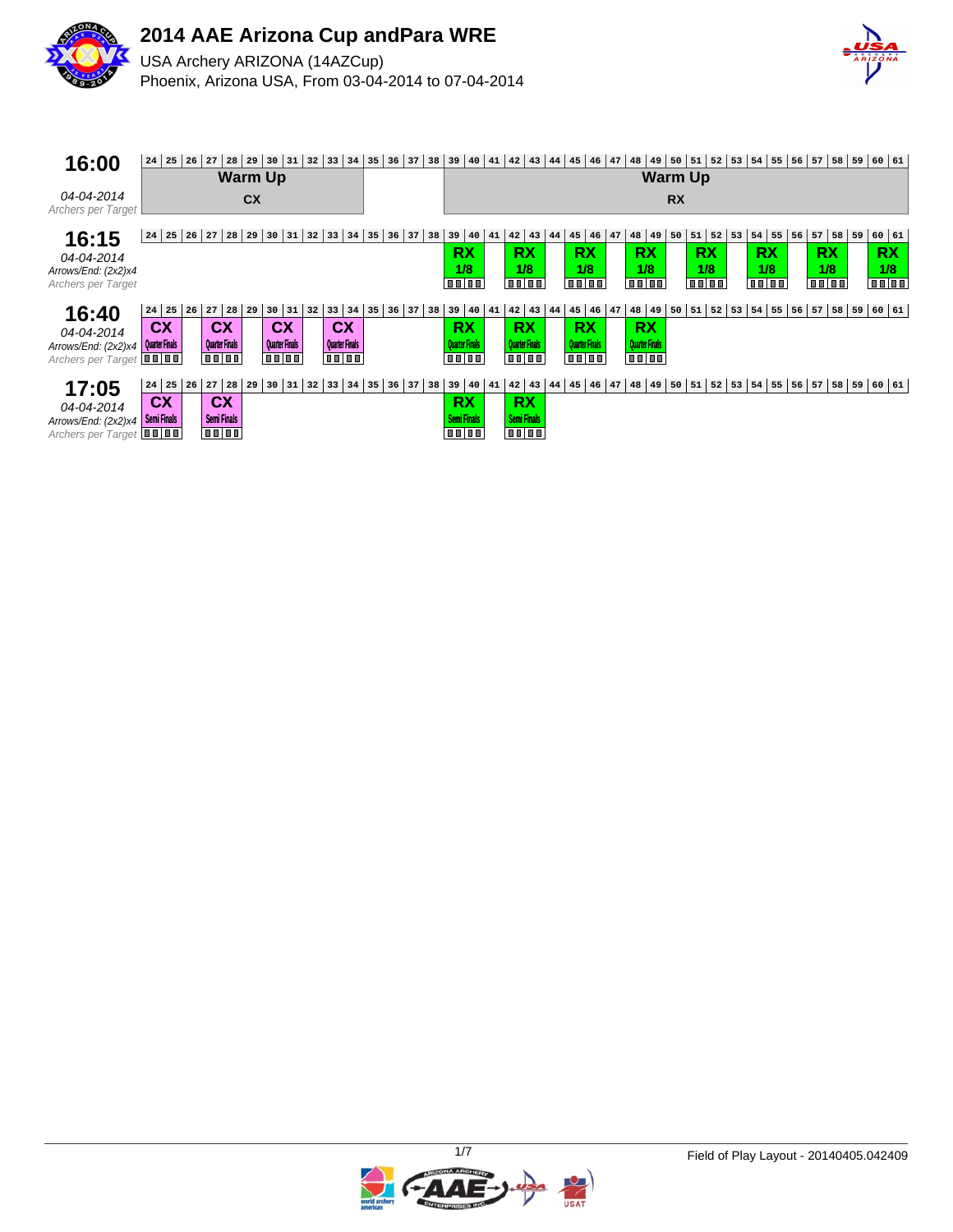



| 07:30                                                            |                   | <b>Warm Up</b>                                                                                                                                                                                                          |                                                                                                                                                                                              |                                                                           |                                                                                                                                                                                            | <b>Warm Up</b>                                                                        |                                                                                                                                                                                                                                 |  |
|------------------------------------------------------------------|-------------------|-------------------------------------------------------------------------------------------------------------------------------------------------------------------------------------------------------------------------|----------------------------------------------------------------------------------------------------------------------------------------------------------------------------------------------|---------------------------------------------------------------------------|--------------------------------------------------------------------------------------------------------------------------------------------------------------------------------------------|---------------------------------------------------------------------------------------|---------------------------------------------------------------------------------------------------------------------------------------------------------------------------------------------------------------------------------|--|
| 04-05-2014<br>Archers per Target                                 |                   | <b>CM</b>                                                                                                                                                                                                               |                                                                                                                                                                                              |                                                                           |                                                                                                                                                                                            | <b>RM</b>                                                                             |                                                                                                                                                                                                                                 |  |
| 07:45<br>04-05-2014<br>Arrows/End: 3x5<br>Archers per Target     |                   | <b>CM</b><br>$1/48$                                                                                                                                                                                                     |                                                                                                                                                                                              |                                                                           |                                                                                                                                                                                            | <b>RM</b><br>1/48                                                                     | 12 3 4 5 6 7 8 9 10 11 12 13 14 15 16 17 18 19 10 12 13 14 12 13 14 15 16 17 18 19 10 12 13 14 15 16 17 18 19 10 11 12 13 14 15 16 17 18 19 10 11 12 13 14 15 16 17 17 18 19 10 11 12 1                                         |  |
| 08:30<br>04-05-2014<br>Archers per Target                        |                   | <b>Warm Up</b><br><b>CM</b>                                                                                                                                                                                             |                                                                                                                                                                                              |                                                                           |                                                                                                                                                                                            | <b>Warm Up</b><br><b>RM</b>                                                           |                                                                                                                                                                                                                                 |  |
| 08:45<br>04-05-2014<br>Arrows/End: 3x5<br>Archers per Target     |                   | <b>CM</b><br>$1/48$<br>  0 0   0 0   0 0   0 0   0 0   0 0   0 0   0 0   0 0                                                                                                                                            |                                                                                                                                                                                              |                                                                           |                                                                                                                                                                                            | <b>RM</b><br>1/48                                                                     | 12 2 3 4 5 6 7 8 9 10 11 2 3 4 5 6 7 8 9 10 12 3 4 5 7 8 9 20 12 3 4 5 6 7 8 9 30 12 3 4 5 7 8 9 10 12 3 4 5 6 7 8 9 10 12 3 4 5 6 7 8 9 10 12 3 4 5 6 7 8 9 10 12 12 13 14 15 6 7 8 9 10 12 12 12 12 12 12 12 12 13 14 15 16 1 |  |
| 09:30<br>04-05-2014<br>Archers per Target                        |                   |                                                                                                                                                                                                                         |                                                                                                                                                                                              |                                                                           | <b>Warm Up</b><br><b>RM</b>                                                                                                                                                                |                                                                                       | , 19 2 3 4 5 6 7 8 9 30 4 5 6 7 8 9 30 4 5 6 7 8 9 30 4 5 6 7 8 9 70 1 2 3 4 5 7 8 9 30 4 5 6 7 8 9 40 5 6 5 6 5 7 8 9 40 5 6 7 8 9 40 5 6 7 8 9 40 5 6 7 8 9 70 1 2                                                            |  |
| 09:45<br>04-05-2014<br>Arrows/End: (3x2)x4<br>Archers per Target |                   | 1  2  3  4  5  6  7  8  9  10  11  12  13  14  15  16  17  18  19  20  21  21  23  24  25  26  27  28  29  30  31  32  33  34  35  36                                                                                   |                                                                                                                                                                                              | $37 \mid 38 \mid$<br><b>RM</b><br>1/8<br><b>Tim Lin</b>                   | <b>RM</b><br>1/8<br><b>monda</b> a a                                                                                                                                                       |                                                                                       | 40   41   42   43   44   45   46   47   48   49   50   51   52   53   54   55   56   57   58   59   60   61   62   63   64   65   66   67   68   69   70   71   72                                                              |  |
| 10:15<br>04-05-2014<br>Archers per Target                        | 12345678911111213 | 14   15   16   17   18   19   20   21   22   23   24   25   26   27   28   29   30   31   32   33   34   35   36   37   38   39                                                                                         | <b>Warm Up</b><br><b>CM</b>                                                                                                                                                                  |                                                                           | <b>Warm Up</b><br><b>RM</b>                                                                                                                                                                | <b>Warm Up</b><br><b>RW</b>                                                           | 40   41   42   43   44   45   46   47   48   49   50   51   52   53   54   55   56   57   58   59   60   61   62   63   64   65   66   67   68   69   70   71   72                                                              |  |
| 10:30<br>04-05-2014<br>Arrows/End: (3x2)x4<br>Archers per Target |                   | 1   2   3   4   5   6   7   8   9   10   11   12   13   14   15   16   17   18   19   20   21   22   23   24   27   28   29   30   31   32   33   34   35   36   37   38<br><b>CM</b><br><b>Quarter Finals</b><br>m m m | <b>CM</b><br><b>Warm Up</b><br>Quarter Finals<br><b>CW</b><br>ww                                                                                                                             | 39<br><b>RM</b><br><b>Quate First</b><br><b>Too Too</b>                   | <b>RM</b><br><b>RM</b><br><b>RM</b><br><b>Quate Firek</b><br><b>Quate First</b><br><b>Quater Finals</b><br>णाण<br><b>TOO TOO</b><br><u>m lan</u>                                           | <b>RW</b><br><b>RW</b><br><b>Quarter Finals</b><br><b>Quarter Finals</b><br>ww<br>www | 40   41   42   43   44   45   46   47   48   49   50   51   52   53   54   55   56   57   58   59   60   61   62   63   64   65   66   67   68   69   70   71   72                                                              |  |
| 11:00<br>04-05-2014<br>Arrows/End: (3x2)x4<br>Archers per Target |                   | 1   2   3   4   5   6   7   8   9   10   11   12   13   14   15   16   17   18   19   20   21   22   23   24   25                                                                                                       | 27 28 29<br>  26<br><b>CM</b><br><b>CM</b><br><b>CW</b><br>$\mathsf{cw}$<br>Semi Finals<br><b>Semi Finals</b><br><b>SemiFinals</b><br><b>Semi Finals</b><br>mm<br>Ē<br>ww<br><b>THE REAL</b> | $  30   31   32   33   34   35   36   37   38$<br>RM<br>Semi Finals<br>mm | 42 43 44 45 46 47<br>40 41<br><b>RW</b><br><b>RM</b><br><b>RW</b><br><b>Semi Finals</b><br><b>Semi Finals</b><br><b>SemiFinals</b><br>mm<br>$\blacksquare \blacksquare$<br><b>THE REAL</b> |                                                                                       | 48   49   50   51   52   53   54   55   56   57   58   59   60   61   62   63   64   65   66   67   68   69   70   71   72                                                                                                      |  |

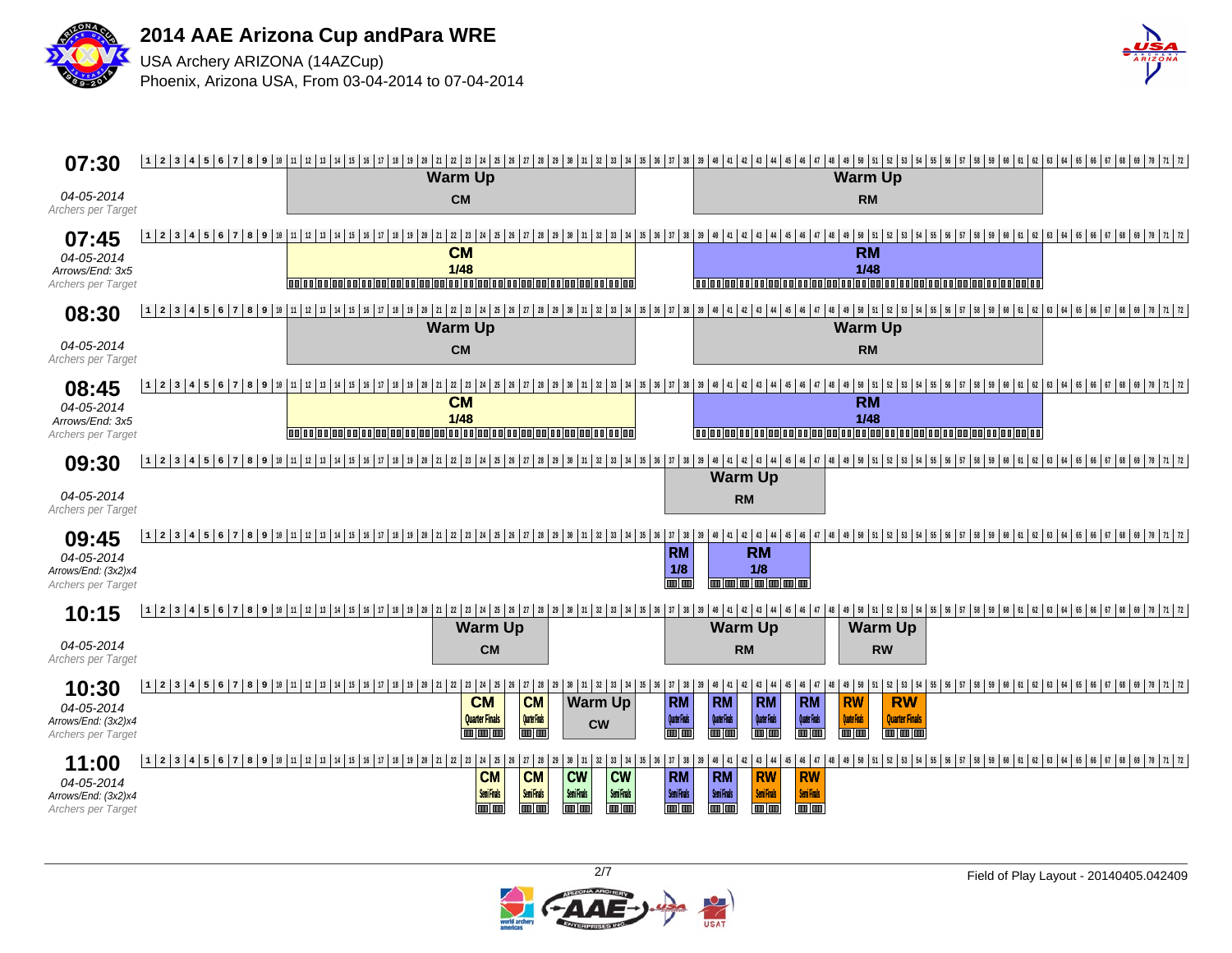



| 11:30<br>04-05-2014<br>Arrows/End: (3x2)x4<br>Archers per Target | $1 \n 1 \n 2 \n 3 \n 4 \n 5 \n 6 \n 7 \n 8 \n 9 \n 10 \n 11 \n 12 \n 13 \n 14 \n 15 \n 16 \n 17 \n 18 \n 19 \n 20 \n 21 \n 22 \n 23 \n 24 \n 25 \n 26 \n 27 \n 28 \n 29$<br>30 31<br>40 41 42 43 44 45<br>  49   50   51   52   53   54   55   56   57   58   59   60   61   62   63   64   65   66   67   68   69   70   71   72  <br>32 33 34 35 36 37 38<br>46 47<br>48<br>39<br><b>CM</b><br><b>CM</b><br><b>CW</b><br><b>RM</b><br><b>RM</b><br><b>RW</b><br><b>RW</b><br>Final<br>Final<br>Final<br>Final<br><b>Bronze</b><br><b>Bronze</b><br><b>Bronze</b><br><b>m</b> m<br>mm<br>mm<br>mm<br><b>THE REA</b><br><b>THE LIB</b><br><b>THE LIB</b> |
|------------------------------------------------------------------|----------------------------------------------------------------------------------------------------------------------------------------------------------------------------------------------------------------------------------------------------------------------------------------------------------------------------------------------------------------------------------------------------------------------------------------------------------------------------------------------------------------------------------------------------------------------------------------------------------------------------------------------------------|
| 12:00                                                            | 12 2 3 4 5 6 7 8 9 10 11 3 4 5 6 7 8 9 10 12 3 4 5 6 7 8 9 20 12 3 4 5 6 7 8 9 30 12 3 4 5 6 7 8 9 30 12 3 4 5 6 7 8 9 30 12 3 4 5 6 7 8 9 30 12 3 4 5 6 7 8 9 30 12 30 12 12 13 4 5 6 7 8 9 30 12 12 13 4 5 6 7 8 9 70 12 12 1<br><b>Warm Up</b><br><b>Warm Up</b>                                                                                                                                                                                                                                                                                                                                                                                      |
| 04-05-2014<br>Archers per Target                                 | cx<br><b>RX</b>                                                                                                                                                                                                                                                                                                                                                                                                                                                                                                                                                                                                                                          |
| 12:15<br>04-05-2014<br>Arrows/End: (2x2)x4<br>Archers per Target | 39   40   41   42   43   44   45   46   47   48   49   50   51   52   53   54   55   56   57   58   59   60   61   62   63   63   64   65   66   67   68   69   70   71   72<br>33 34 35 36 37 38<br><b>CX</b><br><b>CX</b><br><b>RX</b><br><b>RX</b><br><b>Final</b><br><b>Final</b><br><b>Bronze</b><br><b>Bronze</b><br>$\overline{0000}$<br>00 00<br>00 00<br>$\overline{000}$                                                                                                                                                                                                                                                                       |
| 14:00<br>04-05-2014<br>Archers per Target                        | 53   54   55   56   57   58   59   60   61   62   63   64   65   66   67   68   69   70   71   72  <br>1 2 3 4 5 6<br>$7   8   9   10   11   12   13   14   15   16   17   18   19   20   21   22$<br>39 40 41 42 43 44 45 46<br>$\frac{23}{ }$<br>24 25 26 27 28 29<br>$30 \mid 31$<br>33 34 35<br>$36$ 37 38<br>32<br>47<br><b>Warm Up</b><br><b>RCM</b>                                                                                                                                                                                                                                                                                               |
| 14:15<br>04-05-2014<br>Arrows/End: 3x5<br>Archers per Target     | 8   9   10   11   12   13   14   15   16   17   18   19   20   21   22   23   24   25   26   27   28   29   30   31   32   33   34   35   36   37   38   39   40   41   42   43   44   45<br>  56   57   58   59   60   61   62   63   64   65   66   67   68   69   70   71   72  <br>1234156<br>53 54 55<br><b>RCM</b><br>1/32<br>aalaa lagi galaalaan l<br>laalaalaalaalaa<br>1001001001001001001001                                                                                                                                                                                                                                                  |
| 15:00                                                            | 12345<br><b>Warm Up</b>                                                                                                                                                                                                                                                                                                                                                                                                                                                                                                                                                                                                                                  |
| 04-05-2014<br>Archers per Target                                 | <b>RCW</b>                                                                                                                                                                                                                                                                                                                                                                                                                                                                                                                                                                                                                                               |
| 15:15<br>04-05-2014<br>Arrows/End: 3x5<br>Archers per Target     | 51   52   53   54   55   56   57   58   59   60   61   62   63   64   65   66   67   68   69   70   71   72  <br>  14   15   16   17   18   19   20   21   22   23   24   25   26   27   28   29   30   31   32   33   34   35   36   37   38   39   40   41   42   43   44   45   46  <br>1 2 3 4 5<br>6<br> 8 9 10 11 12 13<br>47<br>50<br><b>RCW</b><br>$1/32$<br>io al a al a al a al a al a al a al<br>0000000000<br>100100100100100100100                                                                                                                                                                                                          |
| 15:45                                                            | <b>Warm Up</b><br><b>Warm Up</b><br><b>Warm Up</b><br><b>Warm Up</b>                                                                                                                                                                                                                                                                                                                                                                                                                                                                                                                                                                                     |
| 04-05-2014<br>Archers per Target                                 | <b>CCM</b><br><b>RCM</b><br><b>RCW</b><br><b>CCW</b>                                                                                                                                                                                                                                                                                                                                                                                                                                                                                                                                                                                                     |
| 16:15<br>04-05-2014<br>Arrows/End: 3x5<br>Archers per Target     | 6   7   8   9   10   11   12   13   14   15   16   17   18   19   20   21<br>23 24 25 26 27 28<br>40 41 42 43 44 45 46 47 48<br>  49   50   51   52   53   54   55   56   57   58   59  <br>61 62 63 64 65 66 67 68 69 70 71 72<br>29 30<br>31 32 33 34 35 36 37 38 39<br>$1 \mid 2 \mid 3 \mid 4$<br>5<br>22<br><b>CCW</b><br><b>CCM</b><br><b>RCM</b><br><b>RCW</b><br>$1/16$<br>$1/16$<br>1/16<br>1/16<br>0000000000000000000000000000000000<br>000000000000000000000000000000000<br>000000000000000000000000000000000                                                                                                                                |

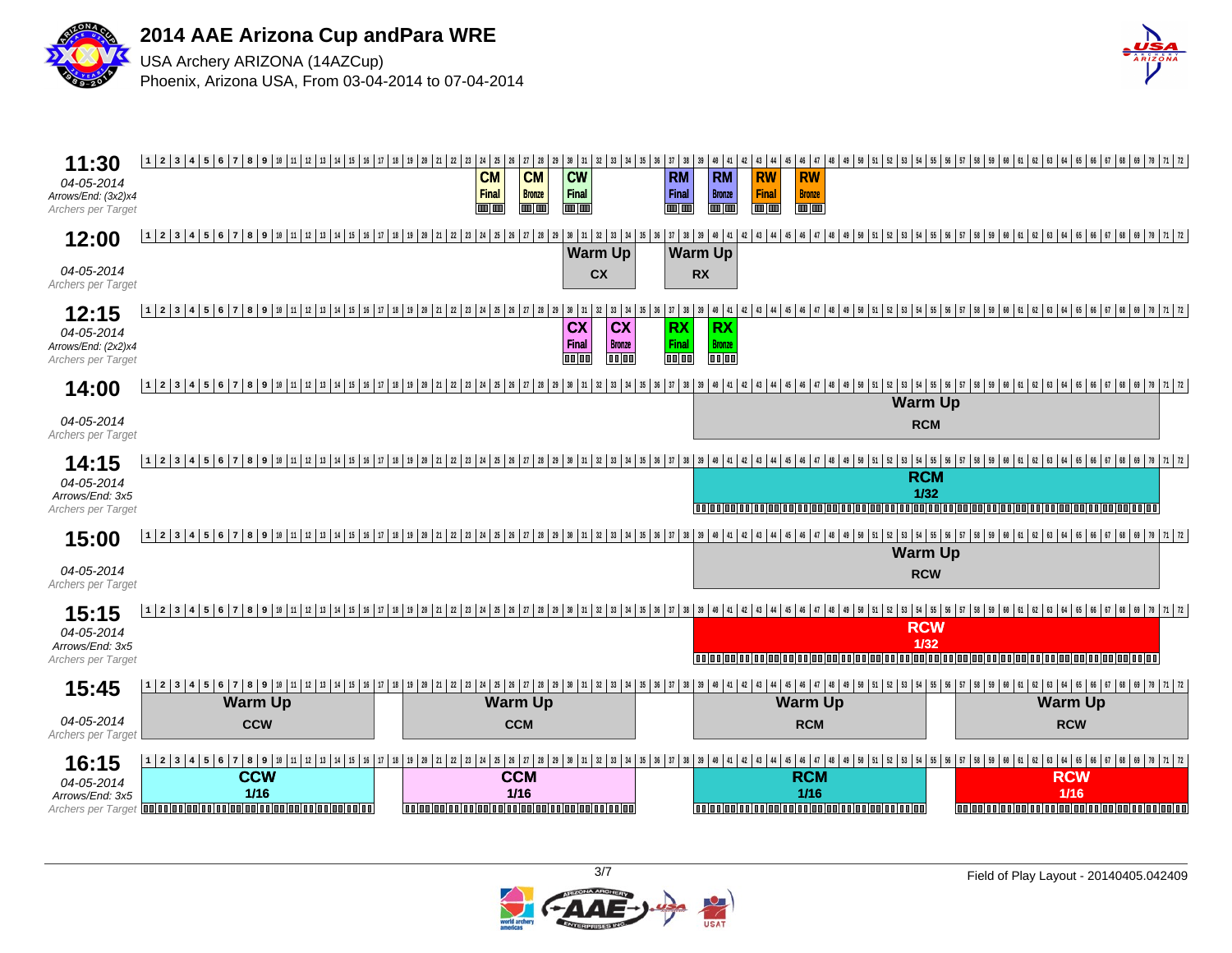



| 16:55           |     |        |         |  |
|-----------------|-----|--------|---------|--|
| 04-05-2014      | CCW | CCM    | RCM     |  |
| Arrows/End: 3x5 | 1/8 | 1/8    | 1/8     |  |
|                 |     | .<br>. | ,,,,,,, |  |

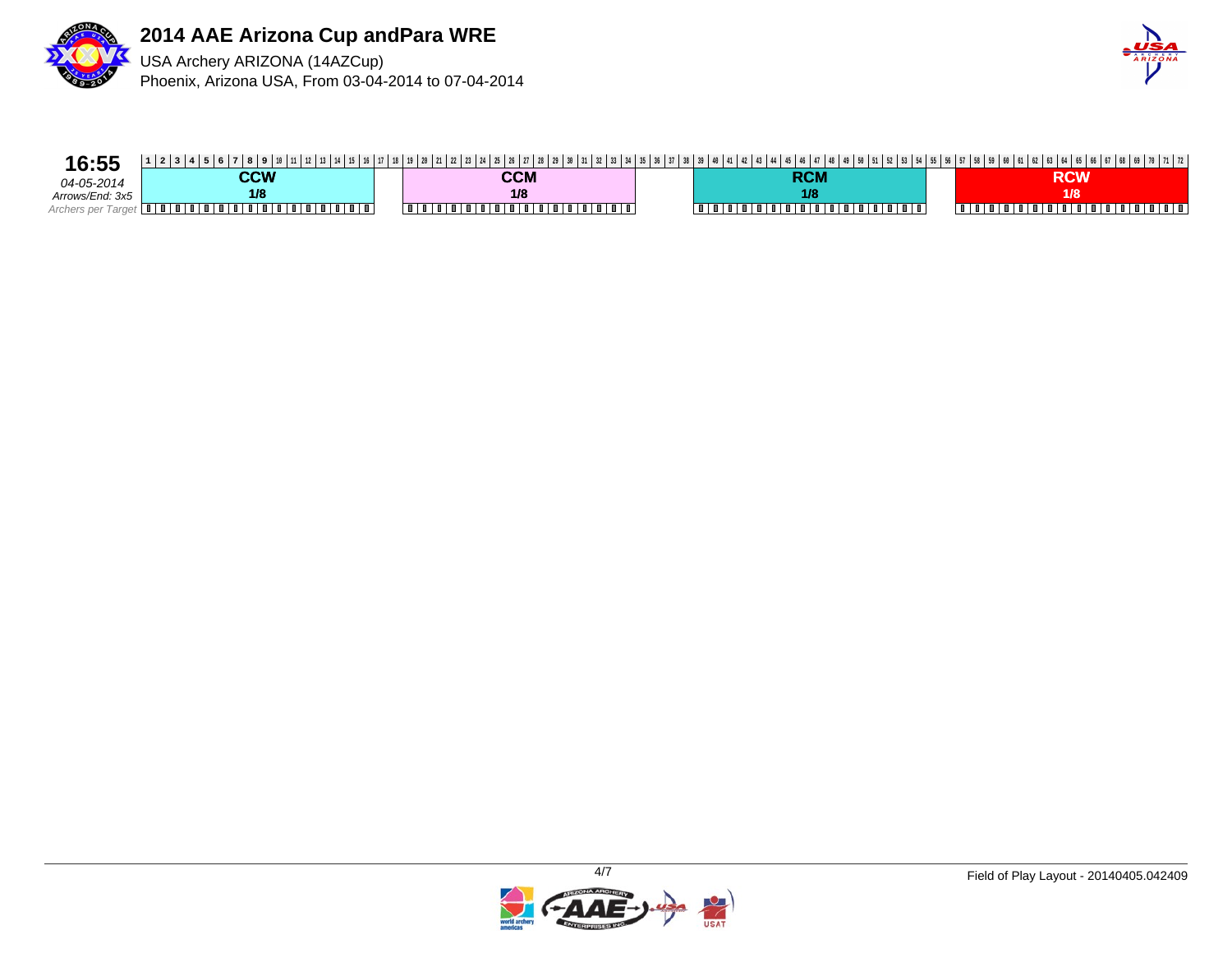



| 07:30                                                        | 12 2 3 4 5 6 7 8 9 10 11 2 3 4 5 6 7 8 9 10 11 2 3 4 5 6 7 8 70 3 4 5 6 7 8 70 3 4 5 6 7 8 9 30 12 2 3 4 5 6 7 8 9 30 12 3 4 5 6 7 8 9 30 12 3 4 5 6 7 8 9 30 12 12 13 4 5 6 7 8 9 30 12 12 13 4 5 6 7 8 9 30 12 12 13 4 5 6 70<br><b>Warm Up</b>                                                                    | <b>Warm Up</b>                                                                                  |                                                                                                                                                                                                                                                                |
|--------------------------------------------------------------|----------------------------------------------------------------------------------------------------------------------------------------------------------------------------------------------------------------------------------------------------------------------------------------------------------------------|-------------------------------------------------------------------------------------------------|----------------------------------------------------------------------------------------------------------------------------------------------------------------------------------------------------------------------------------------------------------------|
| 04-06-2014<br>Archers per Target                             | <b>CW</b>                                                                                                                                                                                                                                                                                                            | <b>RW</b>                                                                                       |                                                                                                                                                                                                                                                                |
| 07:45<br>04-06-2014<br>Arrows/End: 3x5<br>Archers per Target | 12 2 3 4 5 6 7 8 9 10 11 2 3 4 5 6 7 8 9 10 11 2 3 4 5 6 7 8 10 12 3 4 5 10 12 3 4 5 6 7 8 9 10 12 3 4 5 6 7 8 9 10 12 3 4 5 6 7 8 9 10 12 3 4 5 6 7 8 9 10 12 3 4 5 6 7 8 9 10 12 3 4 5 6 7 8 9 10 12 3 4 5 6 7 8 9 10 12 3 4<br><b>CW</b><br>1/32<br><u>iooloolooloolooloo</u><br>ionia alaalaalaalaalaalaalaalaal | <b>RW</b><br>1/32<br>(na a glicologico) e a je sie s                                            |                                                                                                                                                                                                                                                                |
| 08:30                                                        | <b>Warm Up</b>                                                                                                                                                                                                                                                                                                       | <b>Warm Up</b>                                                                                  |                                                                                                                                                                                                                                                                |
| 04-06-2014<br>Archers per Target                             | <b>CM</b>                                                                                                                                                                                                                                                                                                            | <b>RM</b>                                                                                       |                                                                                                                                                                                                                                                                |
| 08:45<br>04-06-2014<br>Arrows/End: 3x5<br>Archers per Target | $17$   $18$   $19$   $20$<br>21 22 23 24 25 26 27 28 29 30 31 32 33 34 35 36 37 38 39 40 141 42 43 44 5<br>12345<br><b>CM</b><br>$1/24$<br>aninainainainainainainainainainaina                                                                                                                                       | <b>RM</b><br>$1/24$                                                                             | 49   50   51   52   53   54   55   56   57   58   59   60   61   62   63   64   65   66   67   68   69   70   71   72   73   74<br>aninalaninalaninalaning japing laging japing laging japing laging japing laging japing laging japing lagi                   |
| 09:30                                                        | 12345<br><b>Warm Up</b><br><b>Warm Up</b>                                                                                                                                                                                                                                                                            | <b>Warm Up</b>                                                                                  | <b>Warm Up</b>                                                                                                                                                                                                                                                 |
| 04-06-2014<br>Archers per Targe                              | <b>CW</b><br><b>CM</b>                                                                                                                                                                                                                                                                                               | <b>RM</b>                                                                                       | <b>RW</b>                                                                                                                                                                                                                                                      |
| 09:45<br>04-06-2014<br>Arrows/End: 3x5                       | 1 2 3 4 5 6 7 8 9<br><b>CW</b><br><b>CM</b><br>$1/16$<br>1/16<br>Archers per Target <b>adodo adodo de la de la de la de la de la de la de la de</b><br>0000000000000000000000000000000000                                                                                                                            | <b>RM</b><br>$1/16$                                                                             | <b>RW</b><br>$1/16$<br>in in a ina ina ina                                                                                                                                                                                                                     |
| 10:25<br>04-06-2014<br>Arrows/End: 3x5                       | 1 2 3 4 5 6 7 8 9<br><b>CW</b><br><b>CM</b><br>1/8<br>1/8<br>00000000000000000000<br>Archers per Target <b>IIIIIIIII</b> II<br>nin<br>.                                                                                                                                                                              | <b>RM</b><br>1/8<br>$\blacksquare$<br>lπ                                                        | <b>RW</b><br>1/8<br>n I n I n I n                                                                                                                                                                                                                              |
| 11:05                                                        | <b>Warm Up</b><br><b>Warm Up</b><br><b>Warm Up</b><br><b>Warm Up</b>                                                                                                                                                                                                                                                 | <b>Warm Up</b><br><b>Warm Up</b>                                                                | <b>Warm Up</b><br><b>Warm Up</b>                                                                                                                                                                                                                               |
| 04-06-2014<br>Archers per Targe                              | <b>CCM</b><br><b>RCW</b><br><b>CCW</b><br><b>CM</b>                                                                                                                                                                                                                                                                  | <b>CW</b><br><b>RM</b>                                                                          | <b>RW</b><br><b>RCM</b>                                                                                                                                                                                                                                        |
| 11:20<br>04-06-2014<br>Arrows/End: 3x5<br>Archers per Target | 1   2   3   4   5   6   7   8   9   10   11   12   13   14   15   16   17   18   19   20   21   22   23  <br><b>CCM</b><br><b>CCW</b><br><b>CM</b><br><b>CW</b><br><b>Quarter Finals</b><br><b>Quarter Finals</b><br><b>Quarter Finals</b><br><b>Quarter Finals</b><br>0000000000000000000<br>00000000000000000000   | <b>RW</b><br><b>RM</b><br><b>Quarter Finals</b><br><b>Quarter Finals</b><br>0000000000000000000 | 24 25 26 27 28 29 30 31 32 33 34 35 36 37 38 39 40 41 42 43 44 45 46 47 48 49 50 51 52 53 54 55 56 57 58 59 60 61 62 63 64 65 66 67 68 69 70 71 72 73 74<br><b>RCM</b><br><b>RCW</b><br><b>Quarter Finals</b><br><b>Quarter Finals</b><br>00000000000000000000 |

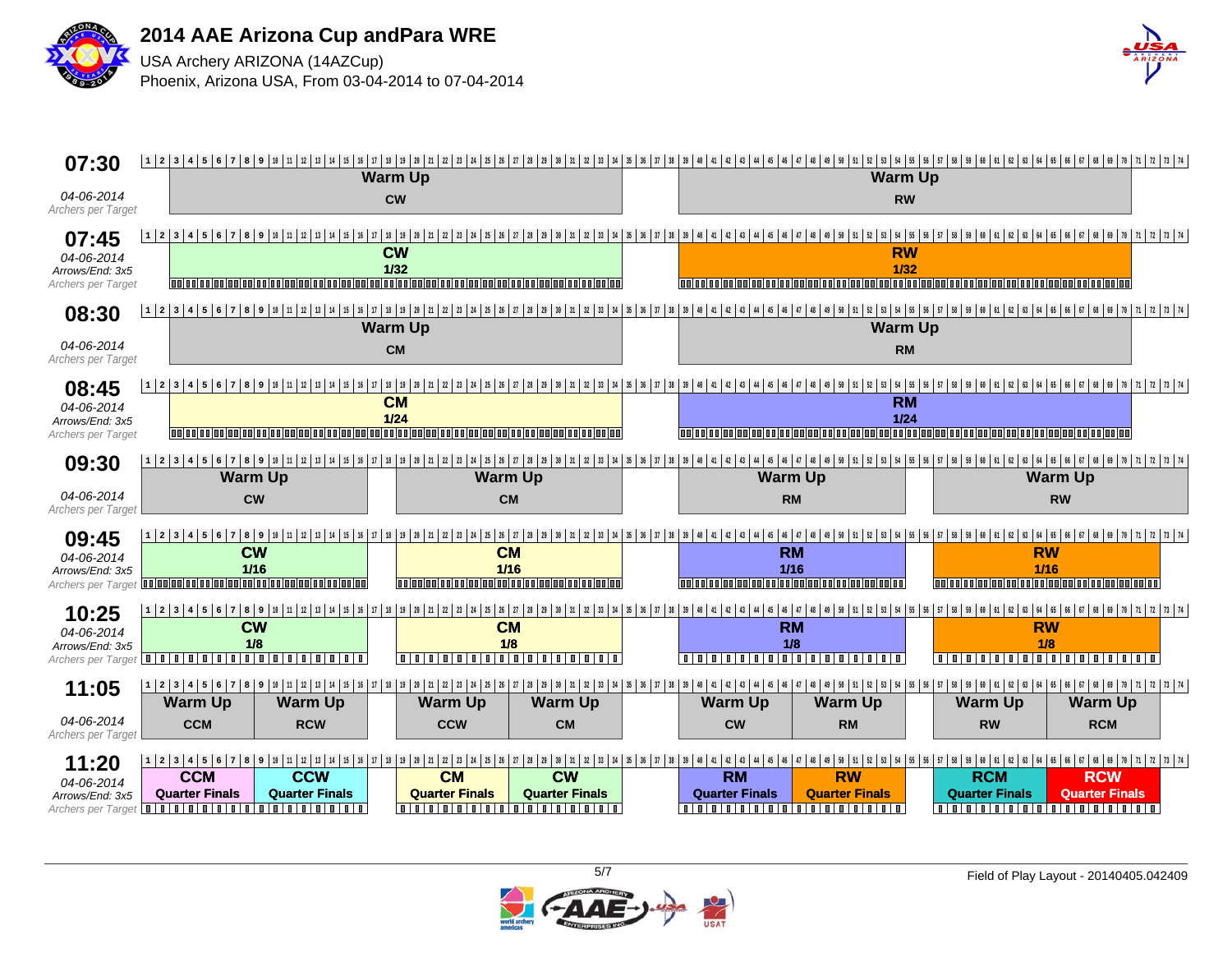



| 12 2 3 4 5 6 7 8 9 10 11 2 3 4 5 6 7 8 9 10 11 2 3 4 5 6 7 8 70 3 4 5 6 7 8 70 12 2 3 4 5 6 7 8 9 10 12 3 4 5 6 7 8 9 10 12 3 4 5 6 7 8 9 10 12 3 4 5 6 7 8 9 10 12 3 4 5 6 7 8 9 10 12 3 4 5 6 7 8 9 10 12 3 4 5 6 7 8 9 10 12<br>12:00<br><b>CCW</b><br><b>CW</b><br><b>RW</b><br><b>CCM</b><br><b>CM</b><br><b>RM</b><br><b>RCM</b><br><b>RCW</b><br>04-06-2014<br><b>Semi Finals</b><br><b>Semi Finals</b><br>Semi Finals<br>Semi Finals<br>Semi Finals<br><b>Semi Finals</b><br><b>Semi Finals</b><br><b>Semi Finals</b><br>Arrows/End: 3x5<br>Archers per Target <b>IIII</b><br>$\boxed{0}$<br>$\blacksquare$ |
|---------------------------------------------------------------------------------------------------------------------------------------------------------------------------------------------------------------------------------------------------------------------------------------------------------------------------------------------------------------------------------------------------------------------------------------------------------------------------------------------------------------------------------------------------------------------------------------------------------------------|
| 12:40<br><b>CCM</b><br><b>CCW</b><br><b>CW</b><br><b>RM</b><br><b>CM</b><br><b>RW</b><br><b>RCM</b><br><b>RCW</b><br>04-06-2014<br><b>Bronze</b><br><b>Bronze</b><br><b>Bronze</b><br><b>Bronze</b><br><b>Bronze</b><br><b>Bronze</b><br><b>Bronze</b><br><b>Bronze</b><br>Arrows/End: 3x5<br>$\overline{\mathbf{u}}$<br>$\overline{\Box}$<br>$\overline{\mathbf{u}}$<br>$\overline{1}$<br>$\overline{1}$<br>$\overline{\mathbb{I} \mathbb{I}}$<br>Archers per Target<br>00                                                                                                                                         |
| 1 2 <br>14:00<br><b>CCW</b><br>04-06-2014<br>Final<br>Arrows/End: 3x5<br>Archers per Target                                                                                                                                                                                                                                                                                                                                                                                                                                                                                                                         |
| 12 2 3 4 5 6 7 8 9 10 11 2 3 4 5 6 7 8 9 10 11 2 3 4 5 6 7 12 3 4 5 7 2 3 4 5 6 7 8 9 10 12 3 4 5 6 7 8 9 10 12 3 4 5 6 7 8 9 10 12 3 4 5 6 7 8 9 10 12 3 4 5 6 7 8 9 10 12 3 4 5 6 7 8 9 10 12 3 4 5 6 7 8 9 10 12 13 4 6 6 7<br>14:20<br><b>CCM</b><br>04-06-2014<br>Final<br>Arrows/End: 3x5<br>Archers per Target                                                                                                                                                                                                                                                                                               |
| 123<br>14:40<br><b>CW</b><br>04-06-2014<br>Final<br>Arrows/End: 3x5<br>Archers per Target                                                                                                                                                                                                                                                                                                                                                                                                                                                                                                                           |
| $1 \mid 2$<br>15:00<br><b>CM</b><br>04-06-2014<br>Final<br>Arrows/End: 3x5<br>Archers per Target                                                                                                                                                                                                                                                                                                                                                                                                                                                                                                                    |
| 15:30<br><b>RCW</b><br>04-06-2014<br>Final<br>Arrows/End: 3x5<br>Archers per Target <b>11</b>                                                                                                                                                                                                                                                                                                                                                                                                                                                                                                                       |
| 12 2 3 4 5 6 7 8 9 10 11 2 3 4 6 7 8 9 10 11 2 3 4 5 6 7 12 3 4 5 6 7 2 3 4 5 6 7 8 9 10 12 3 4 5 6 7 8 9 10 12 3 4 5 6 7 8 9 10 12 3 4 5 6 7 8 9 10 12 3 4 5 6 7 8 9 10 12 3 4 5 6 7 8 9 10 12 3 4 5 6 7 8 9 10 12 3 4 5 6 7 8<br>15:50<br><b>RCM</b><br>04-06-2014<br>Final<br>Arrows/End: 3x5<br>Archers per Target                                                                                                                                                                                                                                                                                              |
| 16:20<br>RW<br>04-06-2014<br><b>Final</b><br>Arrows/End: 3x5<br>Archers per Target                                                                                                                                                                                                                                                                                                                                                                                                                                                                                                                                  |